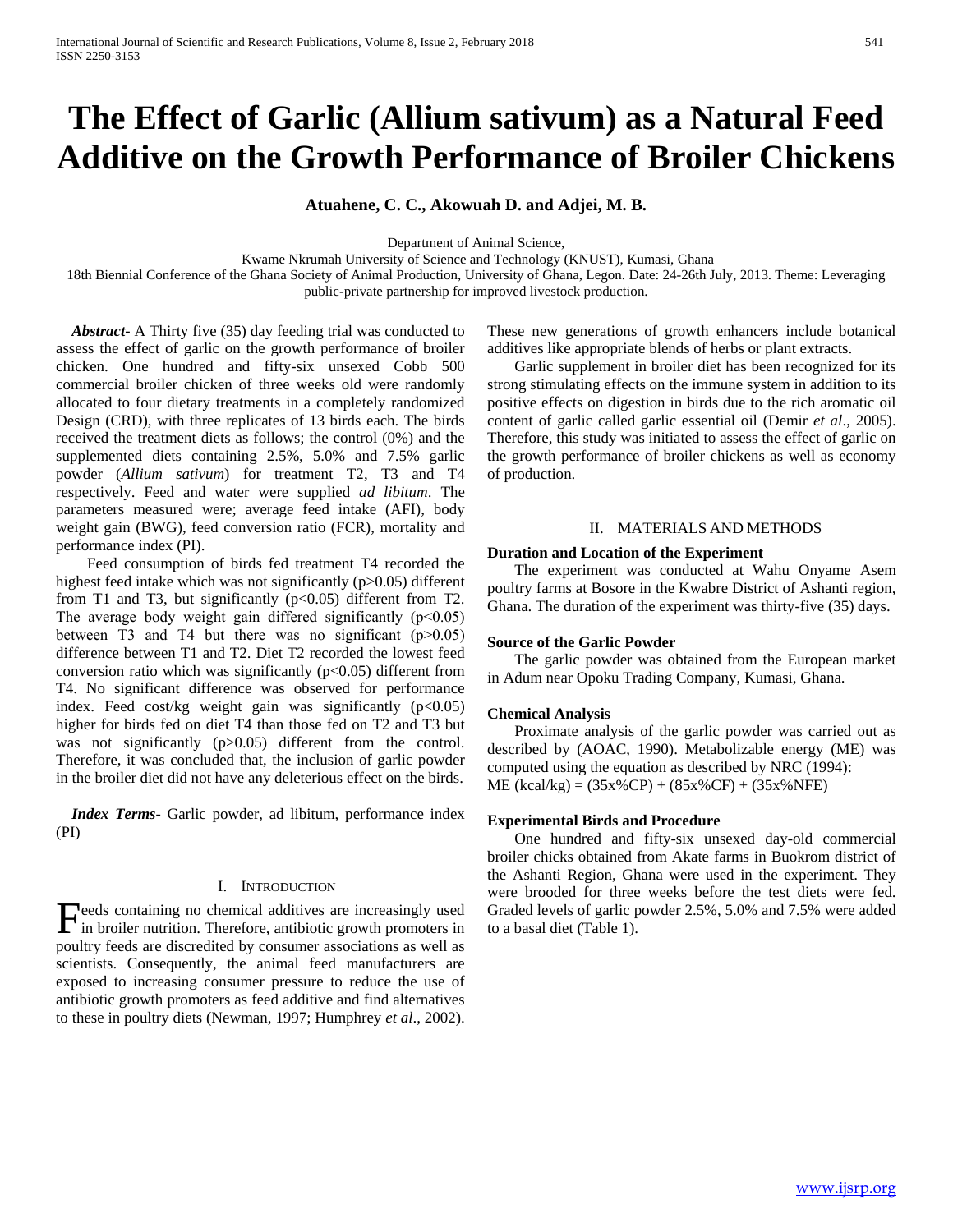International Journal of Scientific and Research Publications, Volume 8, Issue 2, February 2018 542 ISSN 2250-3153

| <b>ITEMS</b>                     | $T1$ (0% garlic) | T2 (2.5% garlic) | T3 (5.0% garlic) | T4 (7.5% garlic) |  |  |
|----------------------------------|------------------|------------------|------------------|------------------|--|--|
| Maize                            | 60               | 60               | 60               | 60               |  |  |
| Fish meal                        | 17               | 17               | 17               | 17               |  |  |
| Wheat bran                       | 8                | 8                | 8                | 8                |  |  |
| Hendrix<br>concentrate           | 12               | 12               | 12               | 12               |  |  |
| Oyster shell                     | $\overline{2}$   | 2                | $\overline{2}$   | $\overline{2}$   |  |  |
| Microchem*                       | 0.5              | 0.5              | 0.5              | 0.5              |  |  |
| Salt                             | 0.5              | 0.5              | 0.5              | 0.5              |  |  |
| Total                            | 100              | 100              | 100              | 100              |  |  |
| Analyzed nutrient<br>composition |                  |                  |                  |                  |  |  |
| Crude protein (%)                | 22.4             | 22.4             | 22.4             | 23.1             |  |  |
| M.E. (kcal/kg)                   | 2875.9           | 2894.8           | 2819.5           | 2969.5           |  |  |
| Microchem*: a mineral mix.       |                  |                  |                  |                  |  |  |

# **Table 1: Percentage composition of experimental diets**

# **Data Collection and Analysis**

 The parameter measured were; feed intake, feed conversion ratio, initial and final body weights, body weight gain, live weight, mortality, performance index and dressed weight. The data obtained were analyzed using the GENSTAT 12 edition (2009).

# III. RESULTS AND DISCUSSION

 **Nutrient Composition of Garlic Powder:** The proximate analysis of garlic powder on dry matter basis is recorded in Table  $\mathcal{D}$ 

**Table 2:Proximate composition of Garlic powder**

| <b>CONSTITUENTS</b>            | PERCENTAGE (%) |  |  |
|--------------------------------|----------------|--|--|
| Crude Protein                  | 20.0           |  |  |
| Crude Fiber                    | 2.02           |  |  |
| <b>Ether Extract</b>           | 0.5            |  |  |
| Ash                            | 13.0           |  |  |
| Nitrogen Free Extract          | 61.48          |  |  |
| Moisture                       | 13.0           |  |  |
| Metabolizable Energy (kcal/kg) | 2894.3         |  |  |

 The values obtained for the proximate composition of garlic powder in this work are not in agreement with the values obtained in the analysis of garlic powder done at Research 900 Laboratory as reported in the Encyclopedia of Chemical Technology (1980) (moisture, 5.4%; crude protein, 17.5%; ether extract, 0.6% and ME, 3676.4kcal/kg). Probably, this might be attributed to differences in the environment.

#### **Growth Performance**

 Feed consumption of birds on treatment T4 recorded the highest feed intake which was not significantly (p>0.05) different from T1 and T3, but significantly ( $p < 0.05$ ) different from T2 (Table 3). Rahardja *et al*. (2010) reported that at 1, 2, and 4% levels in feed, garlic increased feed intake in a 4-week trial in laying hens. The average body weight gain differed significantly  $(p<0.05)$  between T3 and T4 but there was no significant  $(p>0.05)$  difference between T1 and T2. This finding is in agreement with Lewis *et al*., (2003) who reported that the body weight gain was improved in broilers fed low level (0.2%) of garlic powder. Diet T2 recorded the least feed conversion ratio which was not significantly (p>0.05) different from T1 and T3 but significantly (p<0.05) different from T4. Tollba and Hassan (2003) reported improved growth and feed conversion ratios in chicken fed garlic supplemented diets at 0.5% inclusion level. Thus, the results of the present study has shown that 2.5% garlic meal supplementation in the diet of these commercial broilers resulted in more efficient production.